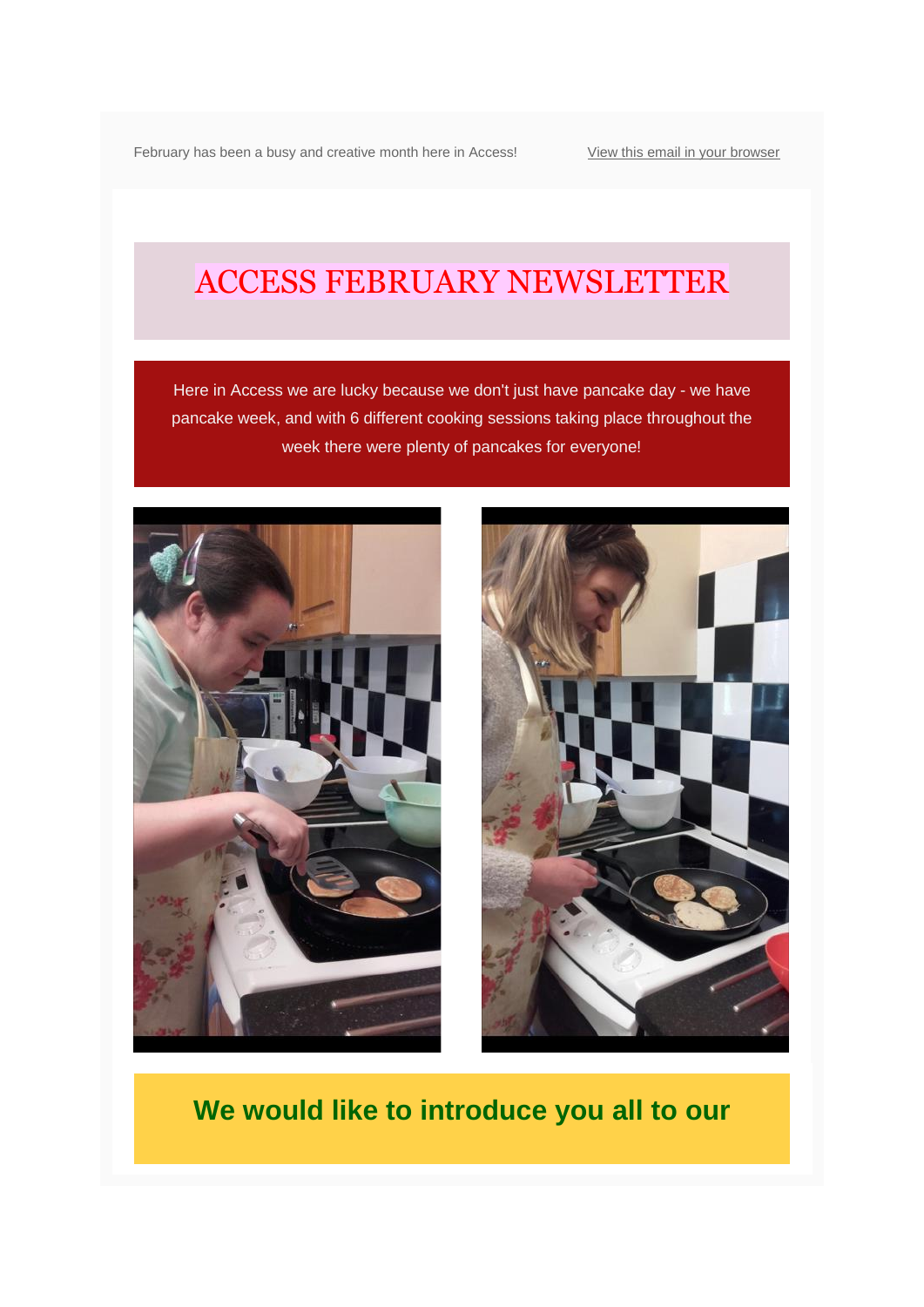## **lovely fuzzy haired guinea pigs Toffee & Caramel**



Toffee and Caramel have settled in nicely now and the students love their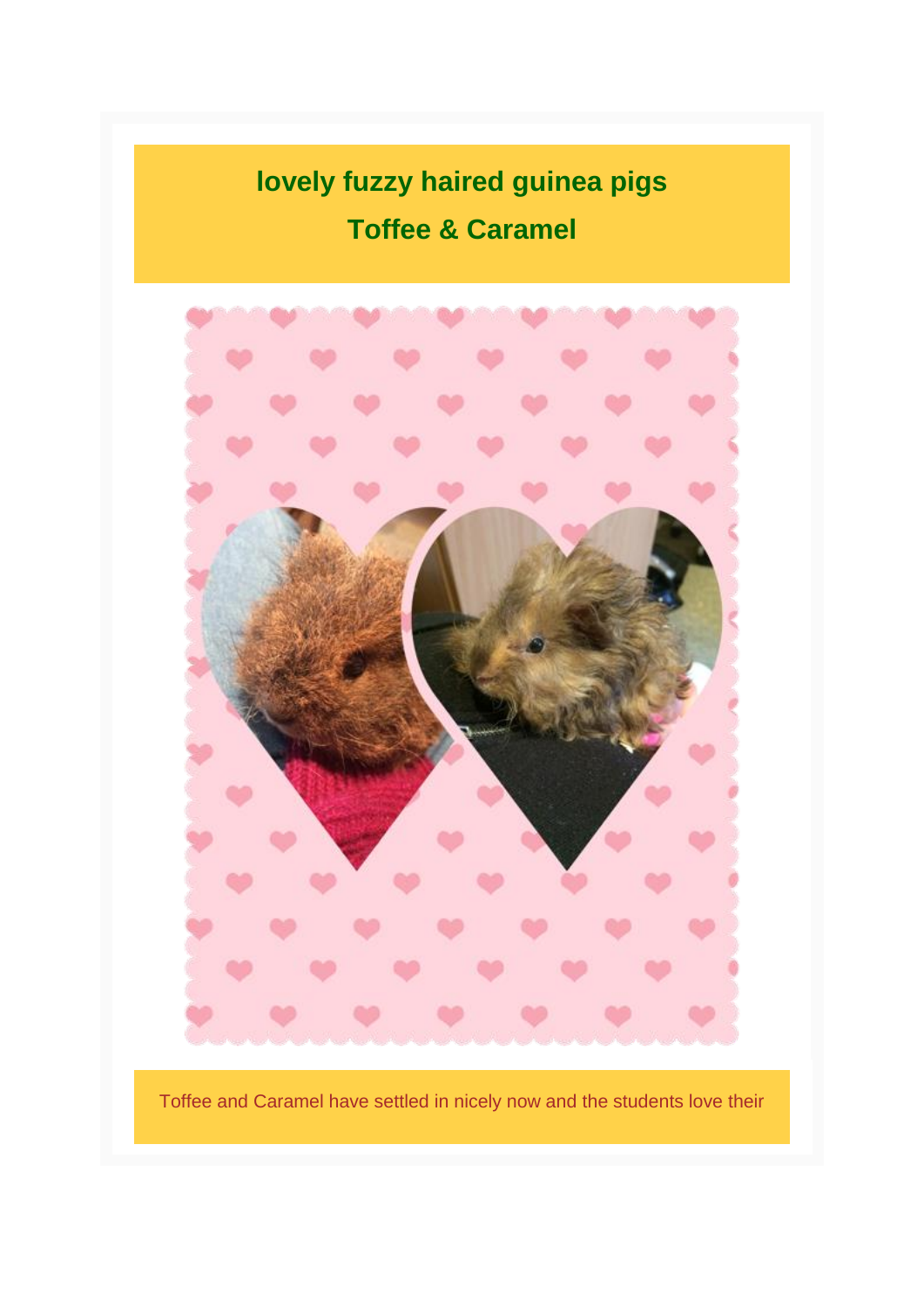weekly Pet care session when they get to have a cuddle and also clean out the cages and learn about taking care of a pet! I think they are nearly as popular as Margaret - everyone's favourite hamster!

**One of the popular sessions with the students is Personal Healthcare. In this session students get the opportunity to relax listening to peaceful music whilst being surrounded by beautiful calming lighting. The students enjoy a selection of hand massages, foot spas, and can also take part in a bit of pampering by having their nails painted and their hair styled if they choose to. One of the staff team is currently partway through an Indian Head Massage course at Wilson Marriage to further enhance the session for the students! Early February we were lucky enough to purchase a massage chair for use in these sessions and the students think it is wonderful.**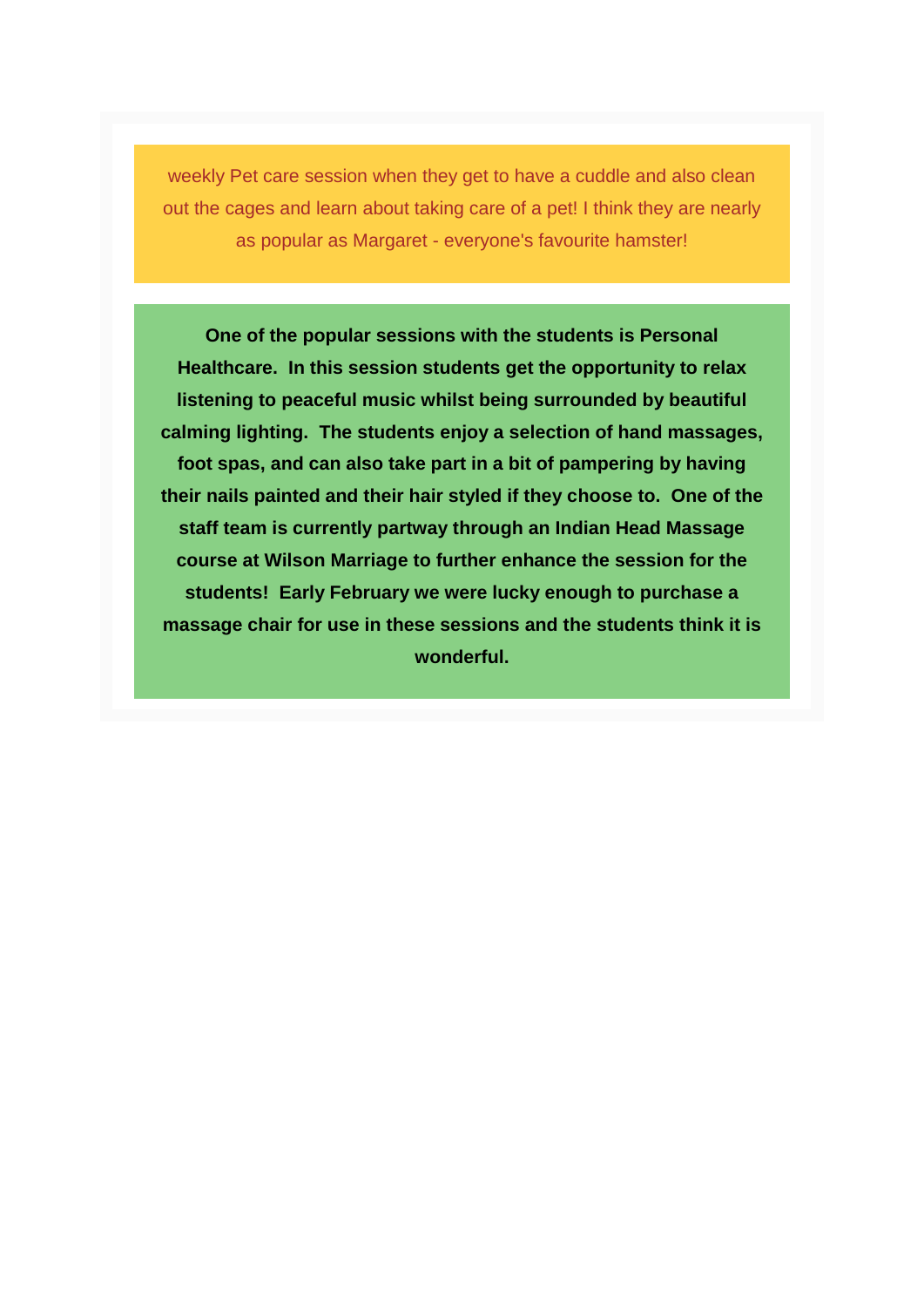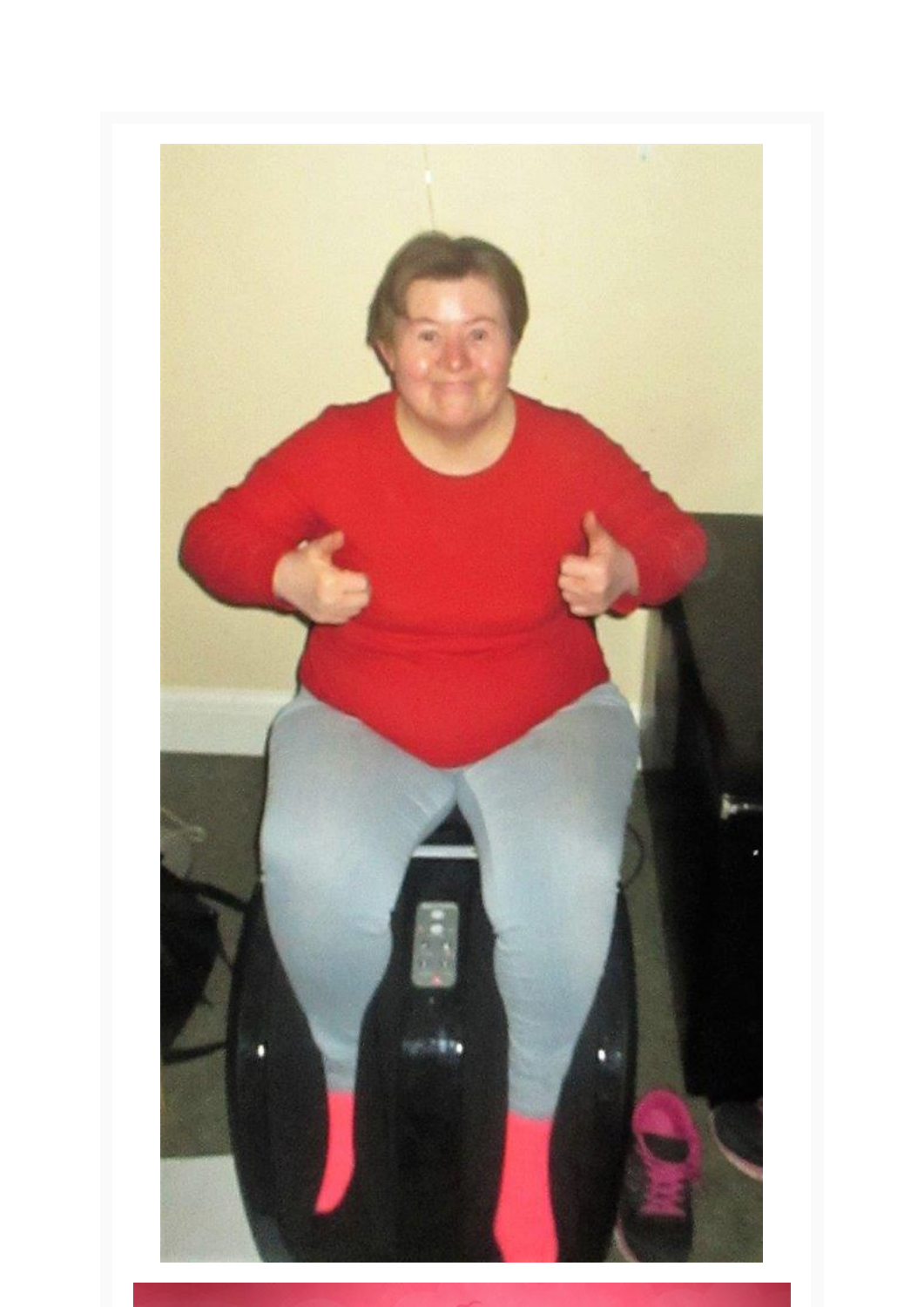In February we celebrated Valentines by making a selection of things for the people we care about - our family and our friends!





Access Making Music are going from strength to strength and we have had two new students join the group. We are practicing every week ready for our next performance at the Family Funday hopefully we will have a date for you soon to pencil in your diaries as this is not a day to be missed!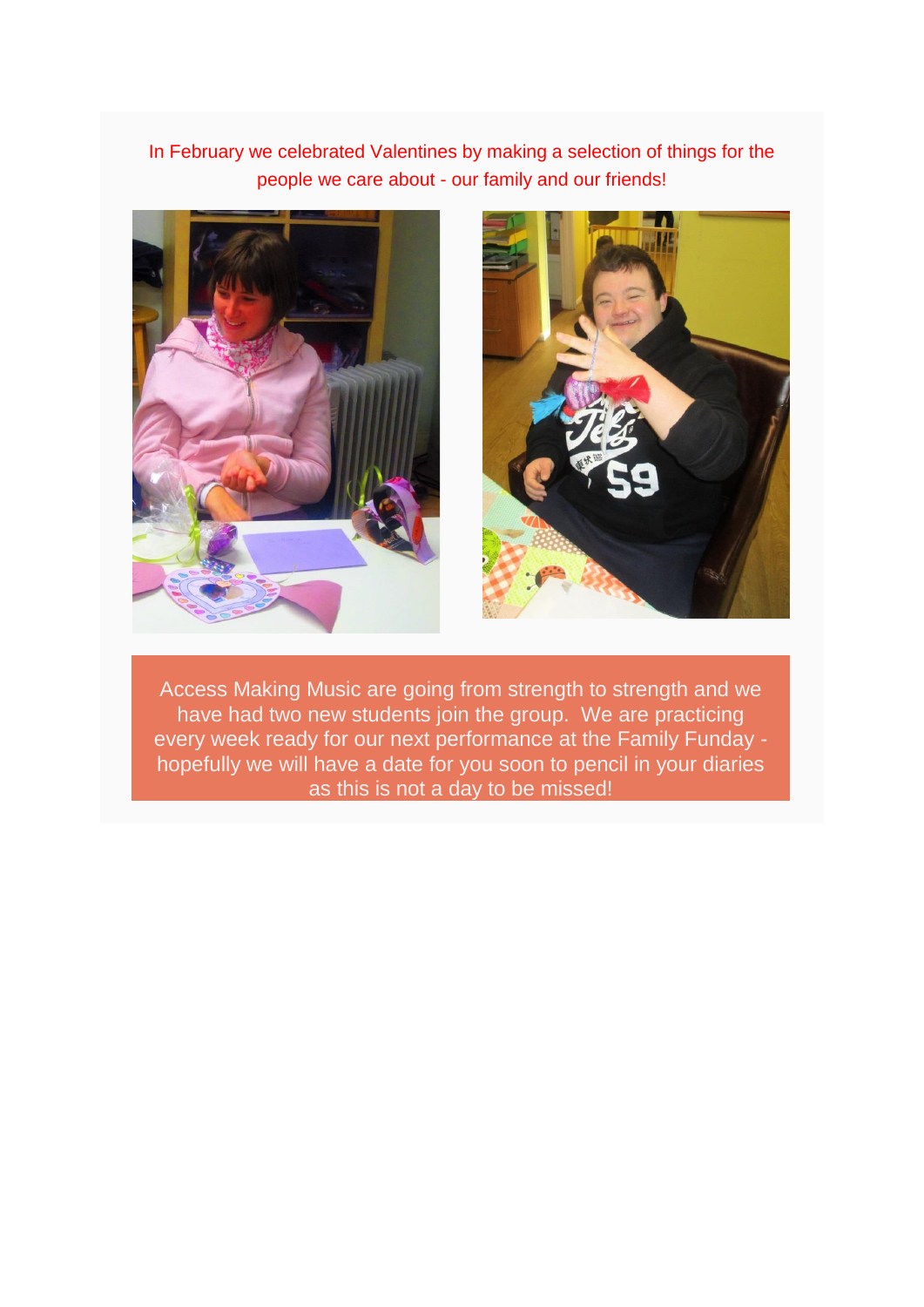

As I am writing this we are now part way through March - we are starting to see new life around the grounds and there is lots of planting of seeds taking place. I cant wait to show you next month what we have been planting and how things are coming along. As always if you have any questions, ideas, suggestions or comments please feel free to contact me at anytime - I look forward to hearing from you.

## ACCESS CLOSURES FOR 2017